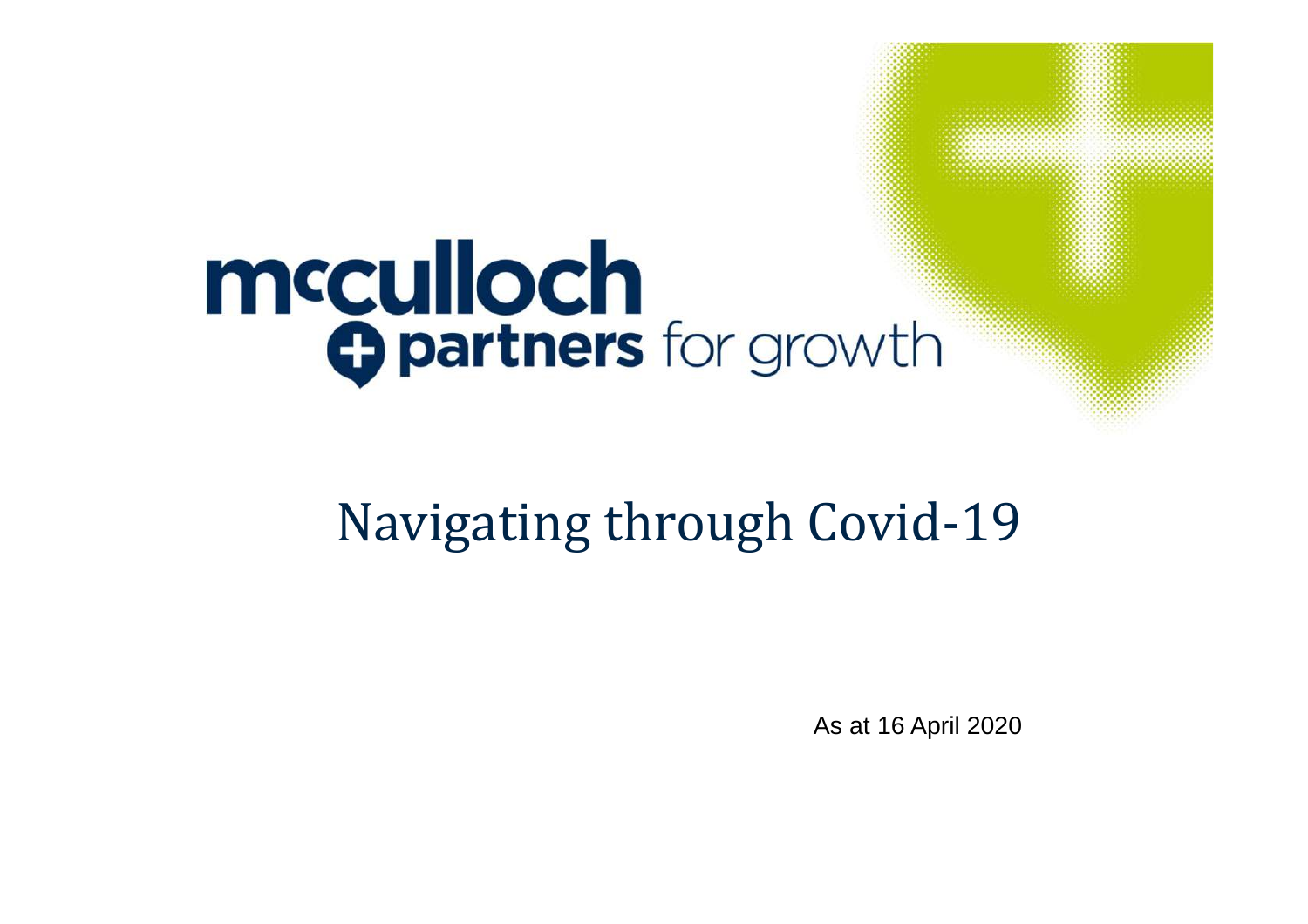# A Note From Us

As the dust settles from the shock of border closures and <sup>a</sup> country wide lockdown, business success in the face of Covid-19 will look much different to what was anticipated at the beginning of 2020.

Unfortunately for <sup>a</sup> lot of New Zealand businesses there is no obvious solution, particularly when there is little revenue. More than ever, now is the time to plan. Ad hoc responses won't work, you must lay the groundwork for recovery now.

We have outlined some high-level steps, which can guide you as you work through this crisis as well as help manage your liabilities on current cash reserves until the full impact unravels.

Further, we have collated and provided comments on the numerous government incentives and tax packages available to New Zealand business

As always, we are here to help. Please reach out to us if you would like to take advantage or hear more about the funding available under the Regional Business Partner Network.

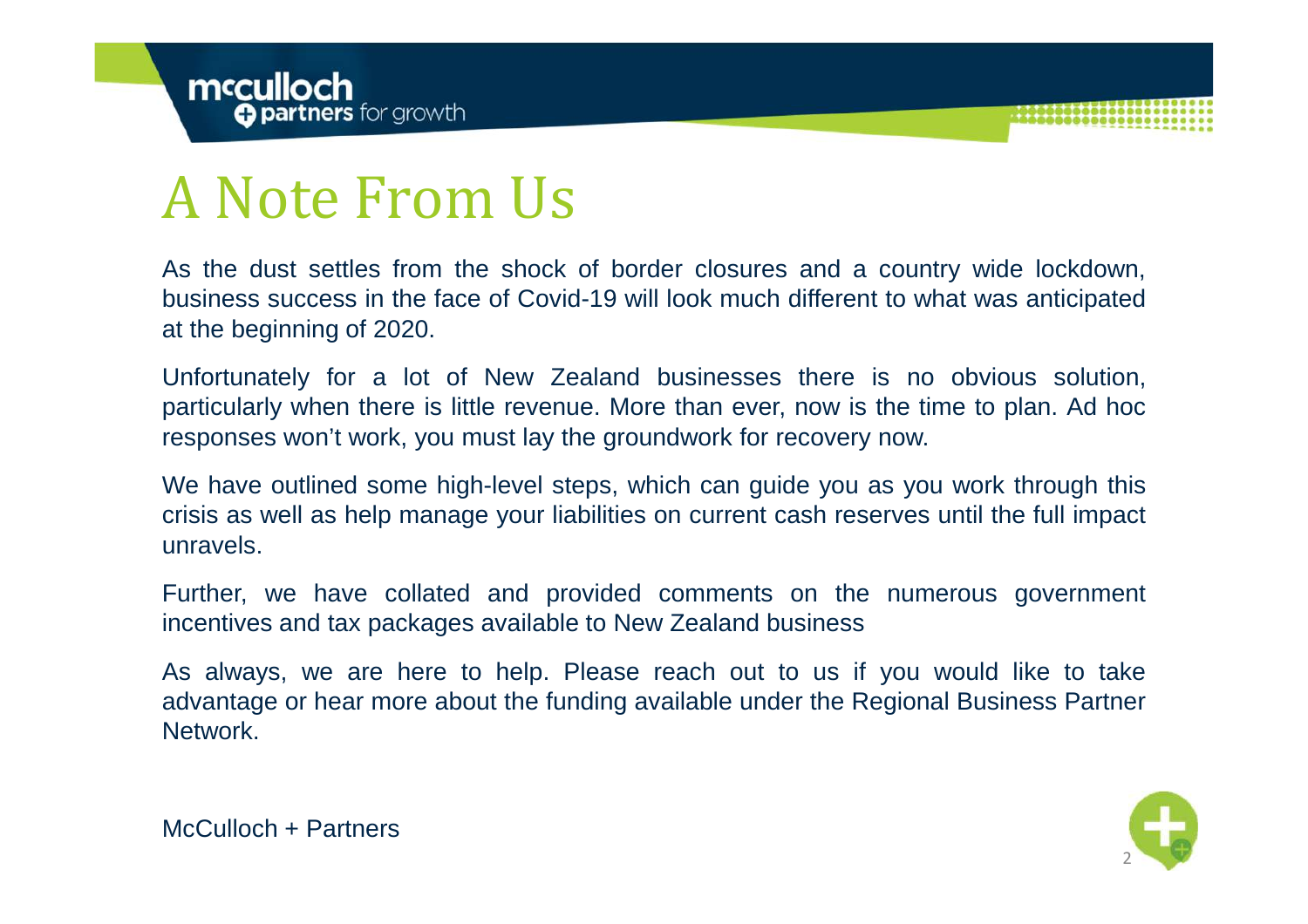# **mcculloch**<br> **Opartners** for growth

# Index:

- 1. What You Should Consider Now
	- i. Cash Flow
	- ii. Support Packages
	- iii. Managing Key Stakeholders
	- iv. Communication
	- v. Strategic Planning
- 2. Support Packages further information
	- i. Regional Business Partner Business Consultancy Support
	- ii. IR Tax Changes
	- iii. Central Government Support
	- iv. Business Finance Guarantee Scheme

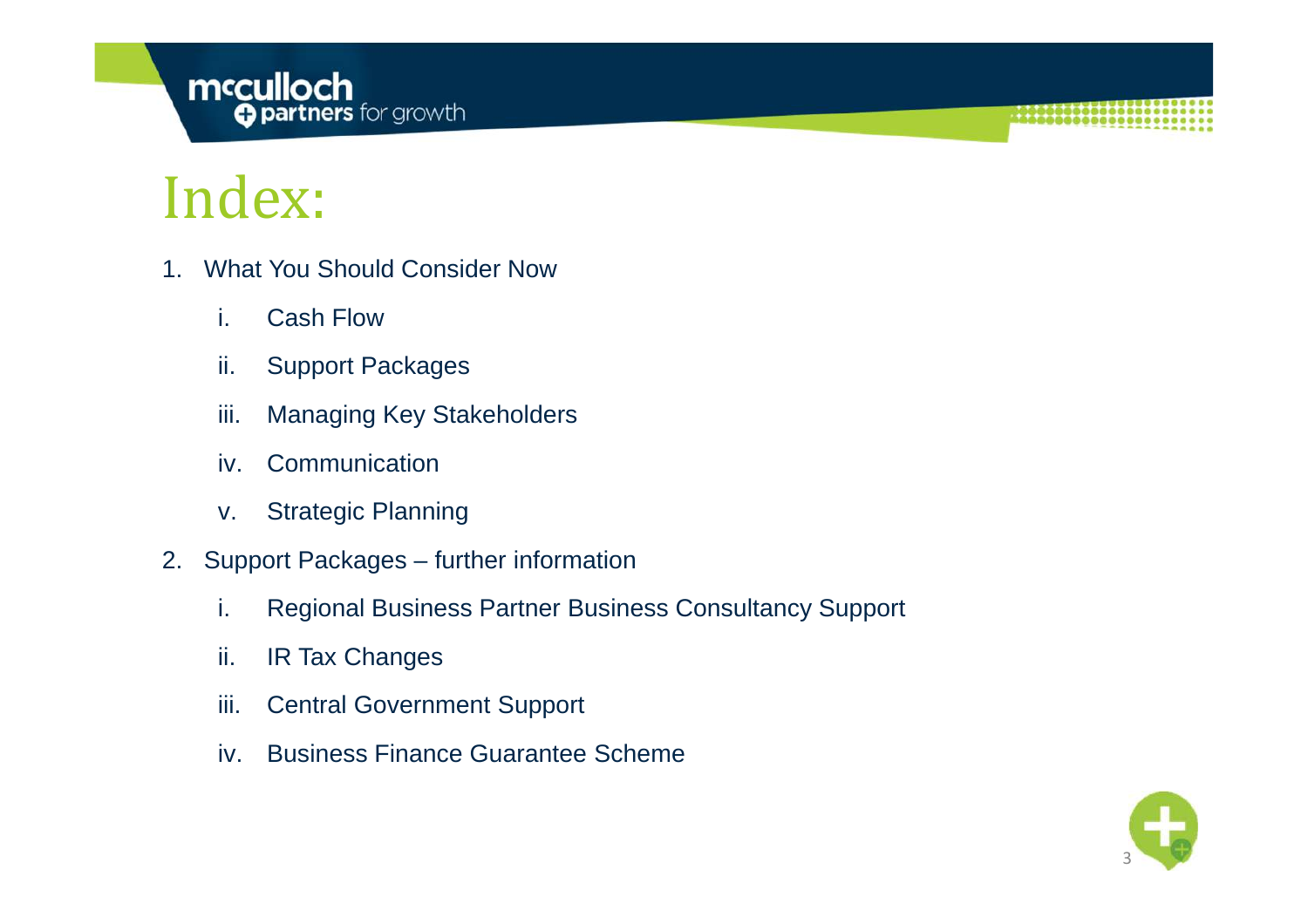# **What You Should Consider Now**

With some immediate actions and plans already implemented, involving some exceptionally difficult conversations with your employees for many of you, now is the time to sit down and consider taking the following actions:

- 1. Prepare <sup>a</sup> short term cashflow (at least 3 months) forecast with sensitivities and update
- 2. Review and take advantage of various support packages
- 3. Identify and plan how to manage your key stakeholders including employees, customers and creditors
- 4. Communicate
- 5. Strategize and plan for the recovery

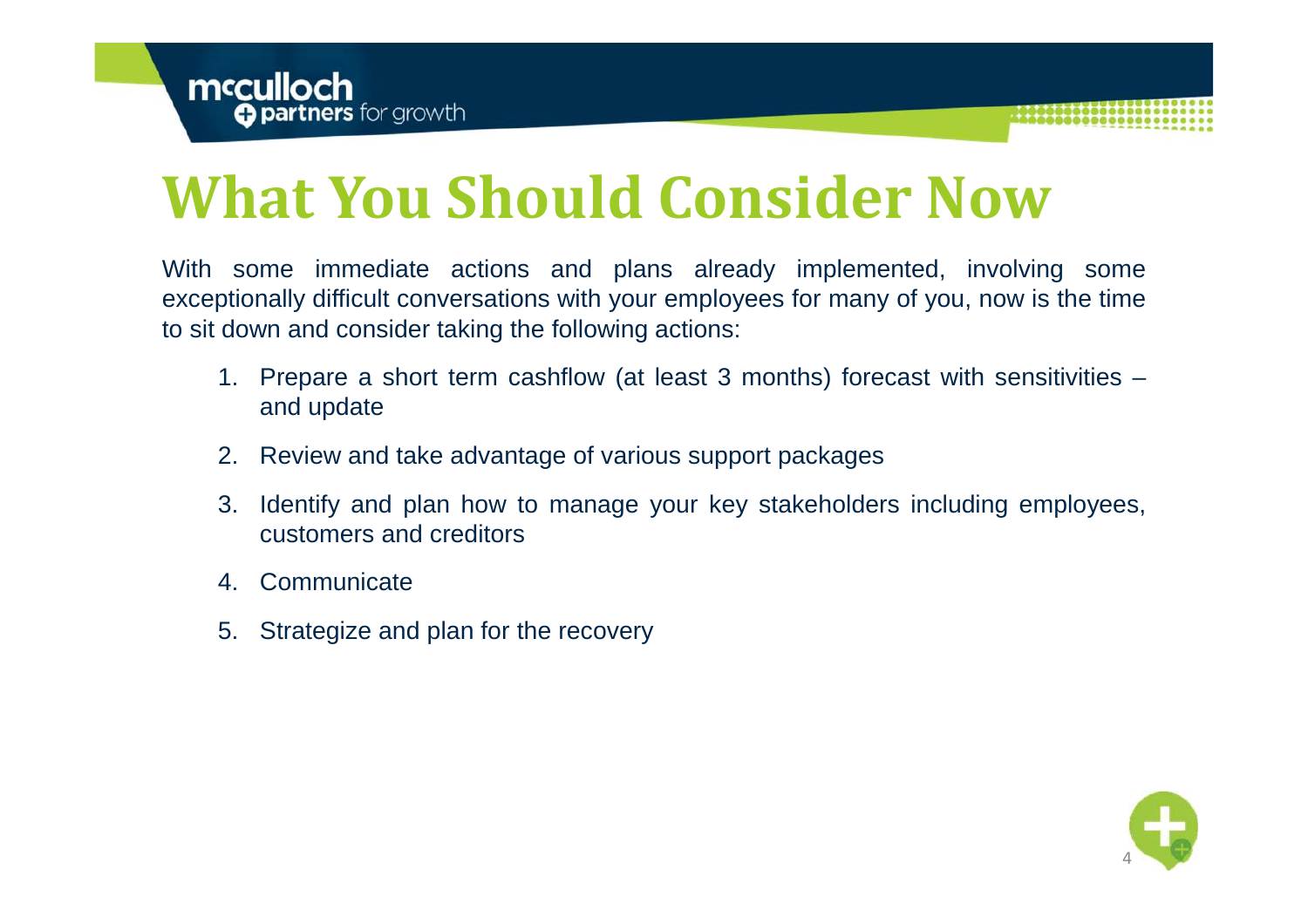# 1. Cash is King – Short Term Cash Flow

One the of key survival tools is your cash planning. The importance of this process cannot be understated.

A cash flow forecast will help you identify funding needs and help assist with the approval process with your bank. It does not need to be fancy. It simply needs to be prepared in <sup>a</sup> way that can guide your thought process.

A short term cash flow forecast (at least 3 months) should include:

- a. Different types of possible recovery scenarios (specifically around your revenue);
- b. Identify and categorise liabilities/expenses into Critical, Deferrable, Negotiable and Non-Essential; and
- c. Identify how much money you currently have and use the inflows and outflows of cash to determine how much you will need to get through the next 3 months.

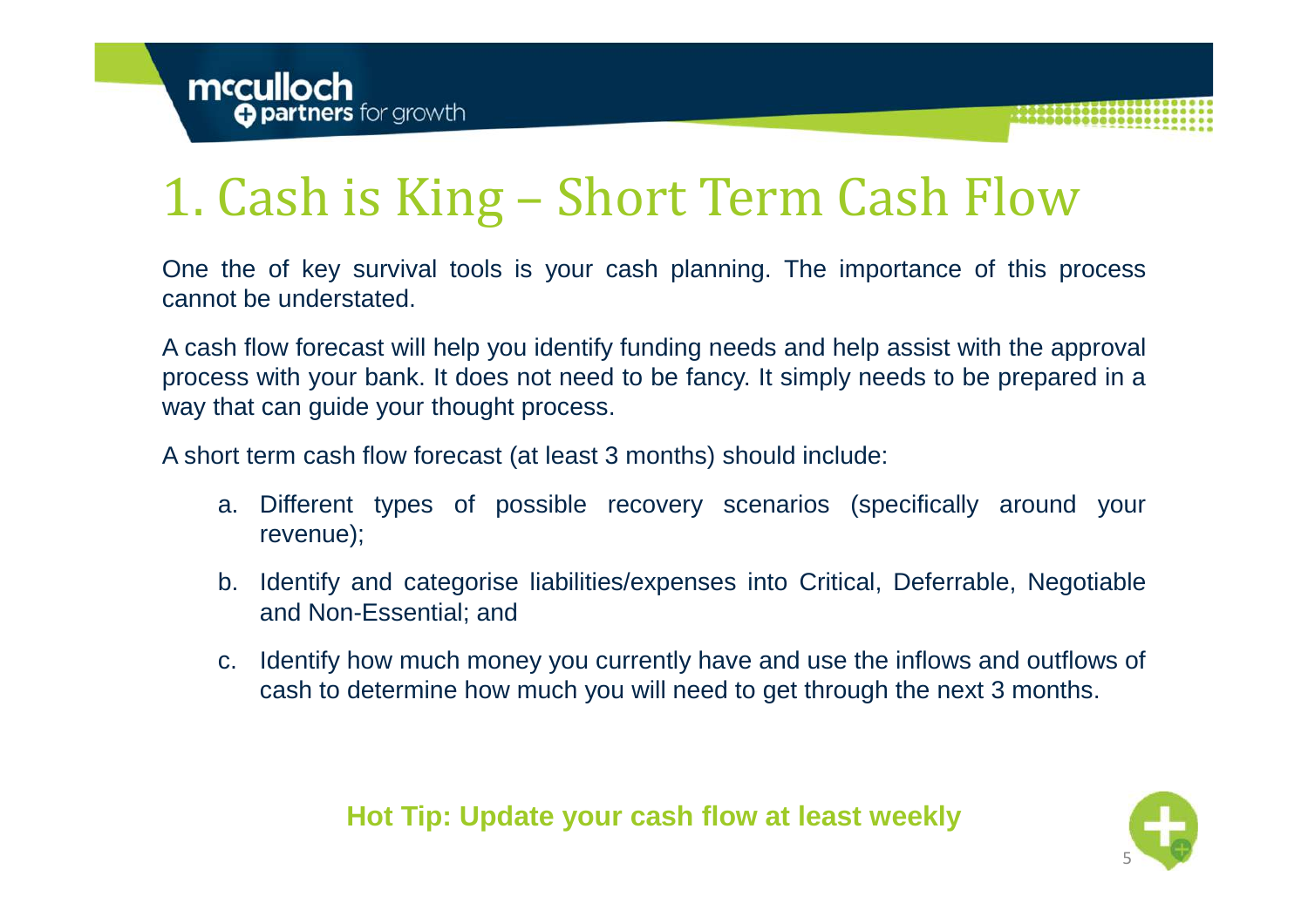# 2. Take Advantage of Support Packages

There are <sup>a</sup> number of support packages available for business. Unfortunately <sup>a</sup> lot of these packages lack detail or do not provide immediate cash relief.

| <b>Central Govt.</b>          | <b>IR Tax Changes</b>                      | <b>Major Banks</b>                                 | <b>Other</b>                                      |
|-------------------------------|--------------------------------------------|----------------------------------------------------|---------------------------------------------------|
| <b>Wage Subsidy</b>           | Various targeted tax<br>packages           | <b>Business Finance</b><br><b>Guarantee Scheme</b> | <b>RBP Business</b><br><b>Consultancy Support</b> |
| Changes to insolvency<br>laws | Some leniency<br>regarding tax<br>payments |                                                    |                                                   |
|                               | Tax loss carry-back                        |                                                    |                                                   |

We have provided further high level detail of each package in the Support Packages section of this report.

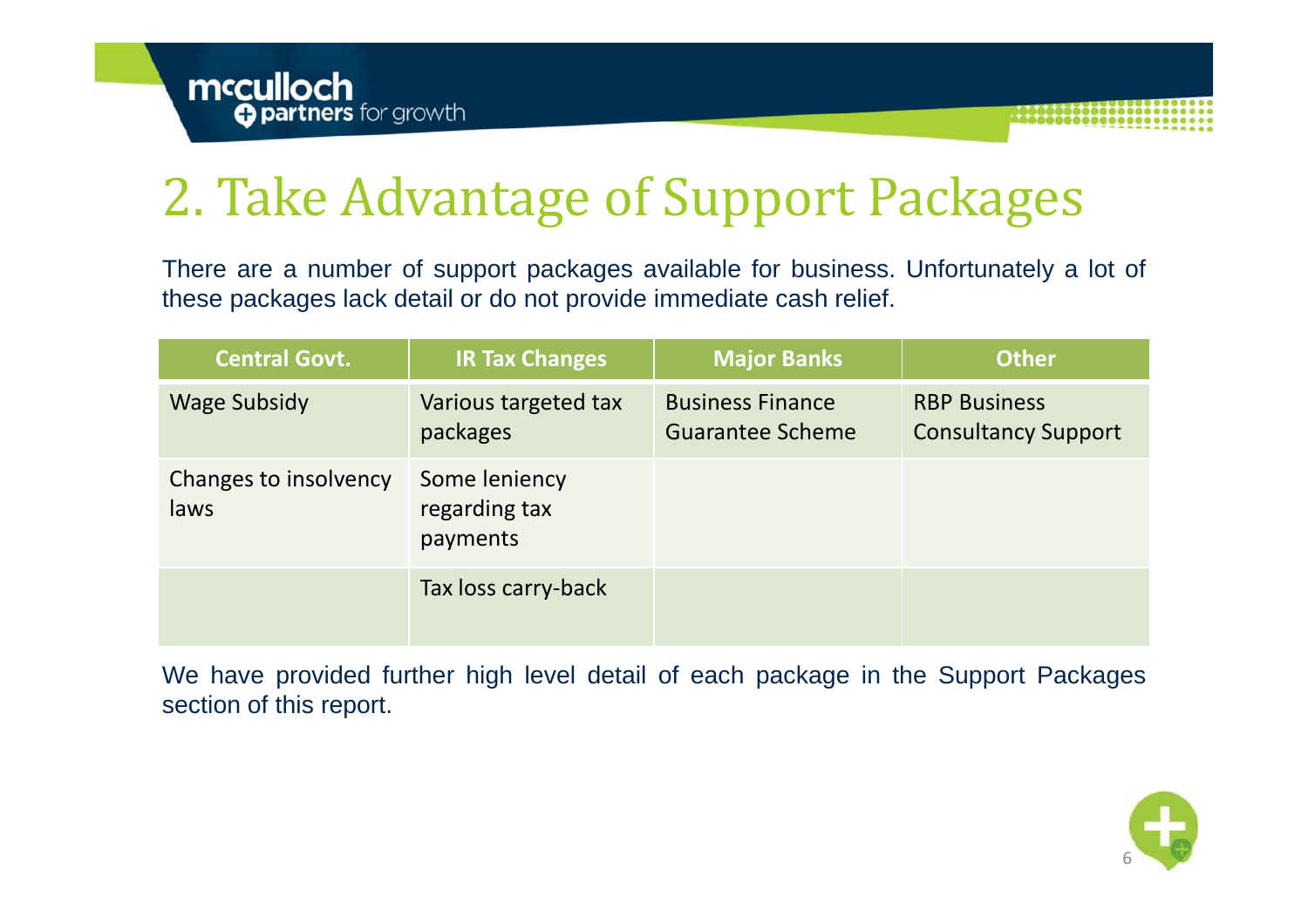# 3. Management of Key Stakeholders

Given the significant uncertainty around revenue and cash collection, <sup>a</sup> sharp focus on managing and negotiating with key creditors is critical to manage timing of payments.

Key creditor groups should be identified and categorised in line with your cash flow forecast with the aim to reduce, defer, negotiate or stop these liabilities.

You need to prepare <sup>a</sup> Plan B and Plan C options for if your preferred supplier cannot help you and be ready to enact these plans.

| <b>Group</b>     | <b>Critical</b> | <b>Deferrable</b> | <b>Negotiable</b> | <b>Non-Essential</b> |
|------------------|-----------------|-------------------|-------------------|----------------------|
| <b>Employees</b> | Yes             | Maybe             | Maybe             | <b>No</b>            |
| Landlords        | Yes             | Likely            | Likely            | <b>No</b>            |
| <b>IRD</b>       | <b>No</b>       | Yes               | Likely            | Yes                  |
| <b>Bank</b>      | Yes             | Yes               | Likely            | <b>No</b>            |
| <b>Suppliers</b> | Maybe           | <b>Maybe</b>      | Maybe             | <b>Maybe</b>         |
| Other            | Maybe           | Maybe             | Maybe             | Maybe                |

Below is <sup>a</sup> typical analysis by grouping:

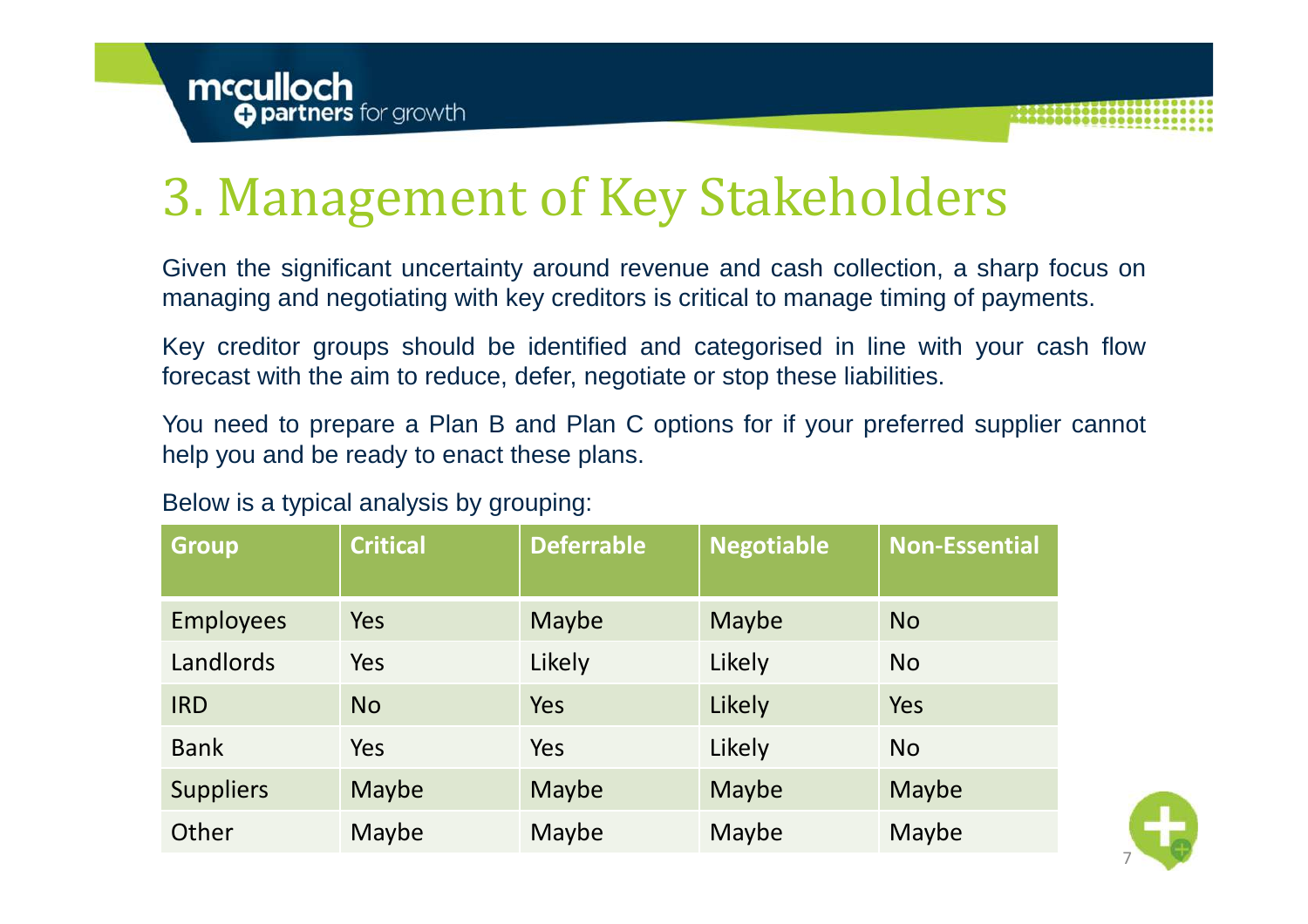#### 4. Communicate

You need to plan how you are going to keep all stakeholders informed of actions taken.

Communication with Key Stakeholders will be determined based on the category assigned. Critical stakeholders like employees will need to be communicated with frequently.

There must be <sup>a</sup> clear assignment of communication responsibility. Any communications need to be relevant and to the point, particularly given the significant number of e-mails.

To avoid confusion and inconsistent communication prepare <sup>a</sup> communications plan that is updated regularly and shared with the appropriate people within your organisation.

Also be prepared to share your plans and cash flow forecasts with your bank for their review. You will need to document and detail all your assumptions to explain and justify why you have made them.

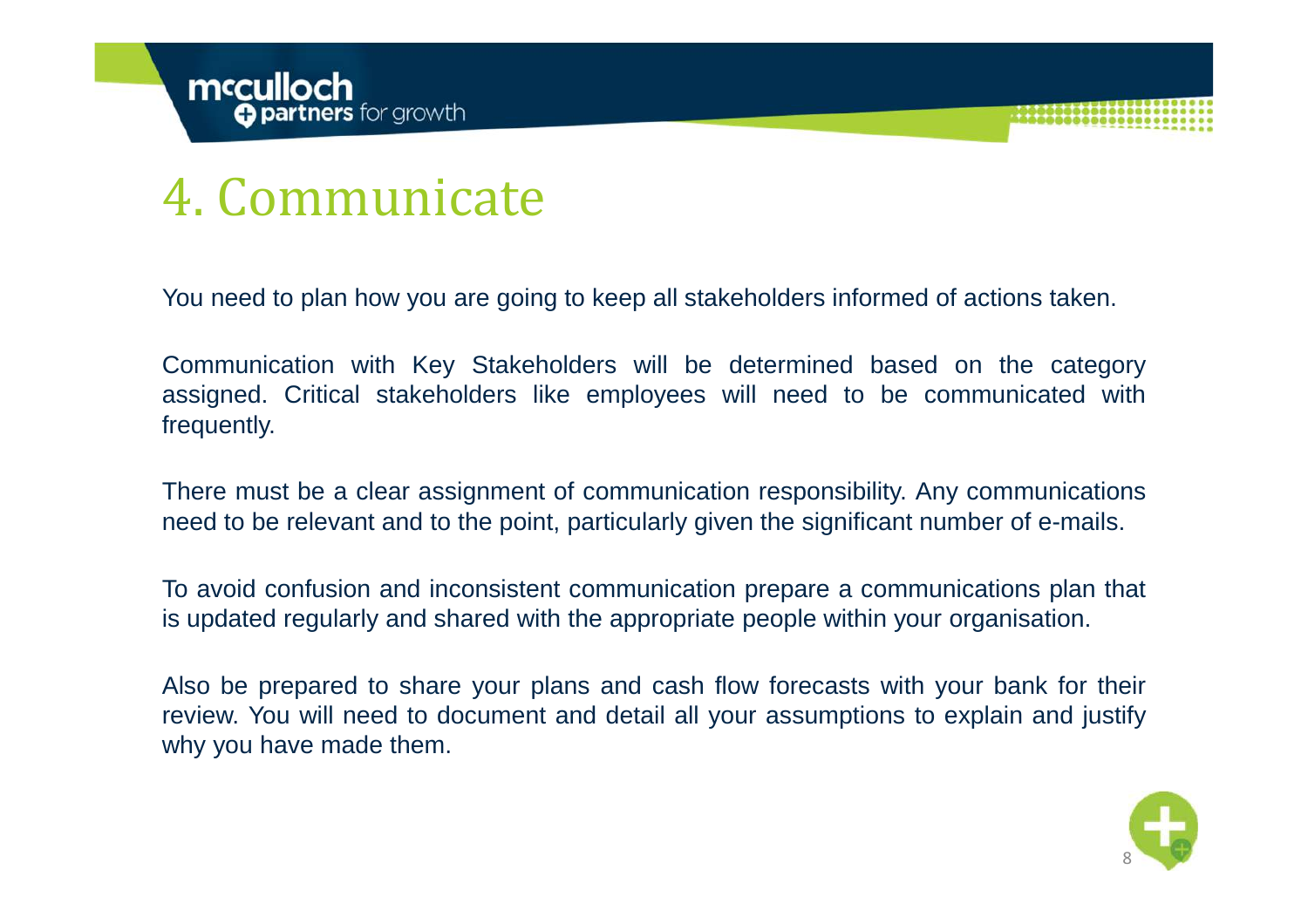# 5. Strategize and Plan

Upon dealing with the immediate impacts of COVID-19, attention must be turned to considering the various scenarios possible for how your business can strategically respond and position for the short to medium term.

Your cash flow forecasts should be developed into <sup>a</sup> medium term tool and should incorporate these scenarios. Time horizons may change from weekly to monthly or quarterly dependent on your business.

There are <sup>a</sup> number of frameworks and tools available to assist with strategic planning. Find one that is relevant to your business and that resonates with you.

We have adapted <sup>a</sup> 5 P's Strategic Framework into something we believe is relevant for the COVID-19 crisis.

Use the following as <sup>a</sup> guide to assist in developing your strategic plan.

**Ad hoc responses won't work, you must lay the groundwork for your recovery now.** 

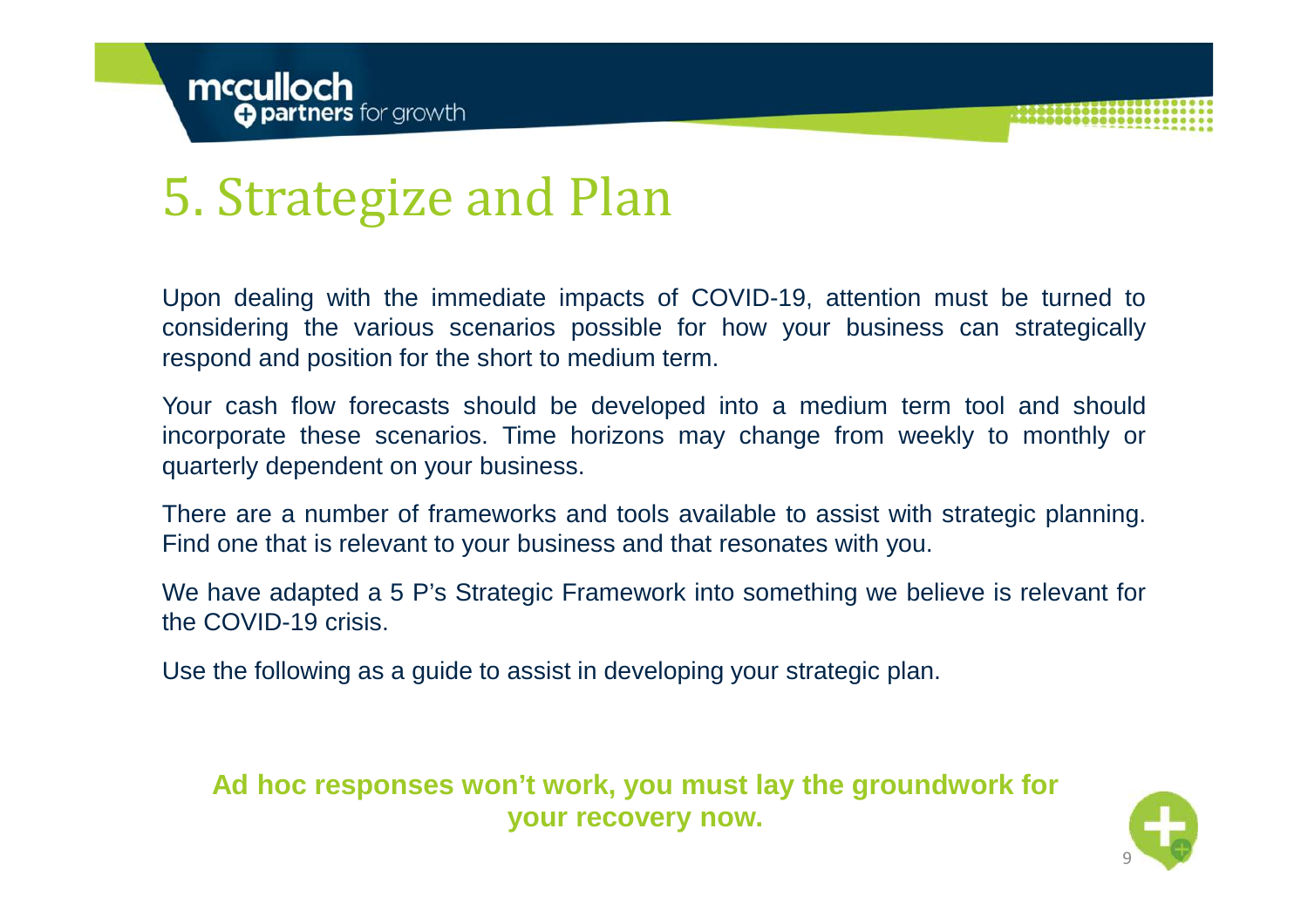

| <b>Strategic P's</b>                                                                | <b>Where to start:</b>                                                                                                                                                                                                                                                                                                                                                                                                                                                                                                                                                                                                                                 |
|-------------------------------------------------------------------------------------|--------------------------------------------------------------------------------------------------------------------------------------------------------------------------------------------------------------------------------------------------------------------------------------------------------------------------------------------------------------------------------------------------------------------------------------------------------------------------------------------------------------------------------------------------------------------------------------------------------------------------------------------------------|
| <b>POSITION:</b><br>What position can you attain during<br>and after COVID-19?      | You need to take steps now to map your probable position. Key considerations should include:<br>Who are you in your market?<br>What role do you play?<br>$\bullet$<br>Who are your main competitors?<br>Where are you heading?<br>$\bullet$<br>• Can you shut down and simply re-open the same?<br>• Can you regain lost ground?<br>• Can you emerge as a market leader due to development during the lockdown?                                                                                                                                                                                                                                        |
| <b>PLAN:</b><br>What is your plan for recovery?                                     | A lack of planning will only exacerbate disorientation in an already confusing environment.<br>When drawing up your plan:<br>• Think broadly and deeply and take a long view,<br>Work collaboratively and seek assistance from others to help challenge and share ideas,<br>٠<br>Ensure your plan has clear actions, without these you will create fake productivity where you are busy but attention is not<br>$\bullet$<br>focused on those things that will help you achieve tomorrows objectives,<br>A plan will help set a course of action focusing you on critical tasks that you need to do today to help achieve your objectives<br>tomorrow. |
| <b>PERSPECTIVE:</b><br>How will your organisations identity<br>change?              | • Your corporate identity and reputation is your lifeblood. Customers and suppliers will remember how you react during this<br>crisis. How key stake holders view you now and in the future will be a key driver of your future success.<br>There is a significant risk that actions taken today can damage your future reputation. The consequences of todays actions<br>$\bullet$<br>on the future needs to be carefully evaluated considering customer satisfaction, cash flow etc.                                                                                                                                                                 |
| <b>PROJECTS:</b><br>What new projects do you need to<br>launch, run and coordinate? | Using the above you should now develop a set of projects to help tackle the recovery of your business.<br>$\bullet$<br>The challenge is to prioritise and coordinate initiatives that will help future proof the business.<br>Beware of starting numerous projects that all depend on the same critical resources. Ensure you diversify your recovery<br>$\bullet$<br>plans.                                                                                                                                                                                                                                                                           |
| <b>PREPAREDNESS:</b><br>How prepared are you to execute<br>your plans and projects? | How plans and projects are executed has changed considerably given the general shift to remote working.<br>$\bullet$<br>Systems and processes need to be strong in order to adapt to this new environment, relying on physical meetings etc will<br>$\bullet$<br>need to change. There is a significant risk that if systems and processes are not robust execution and delivery will be at<br>difficult, and how these are executed is crucial to your success.<br>Extra attention needs to be placed on how decisions are being made, who is making them and what is the quality and<br>speed of those decisions.                                    |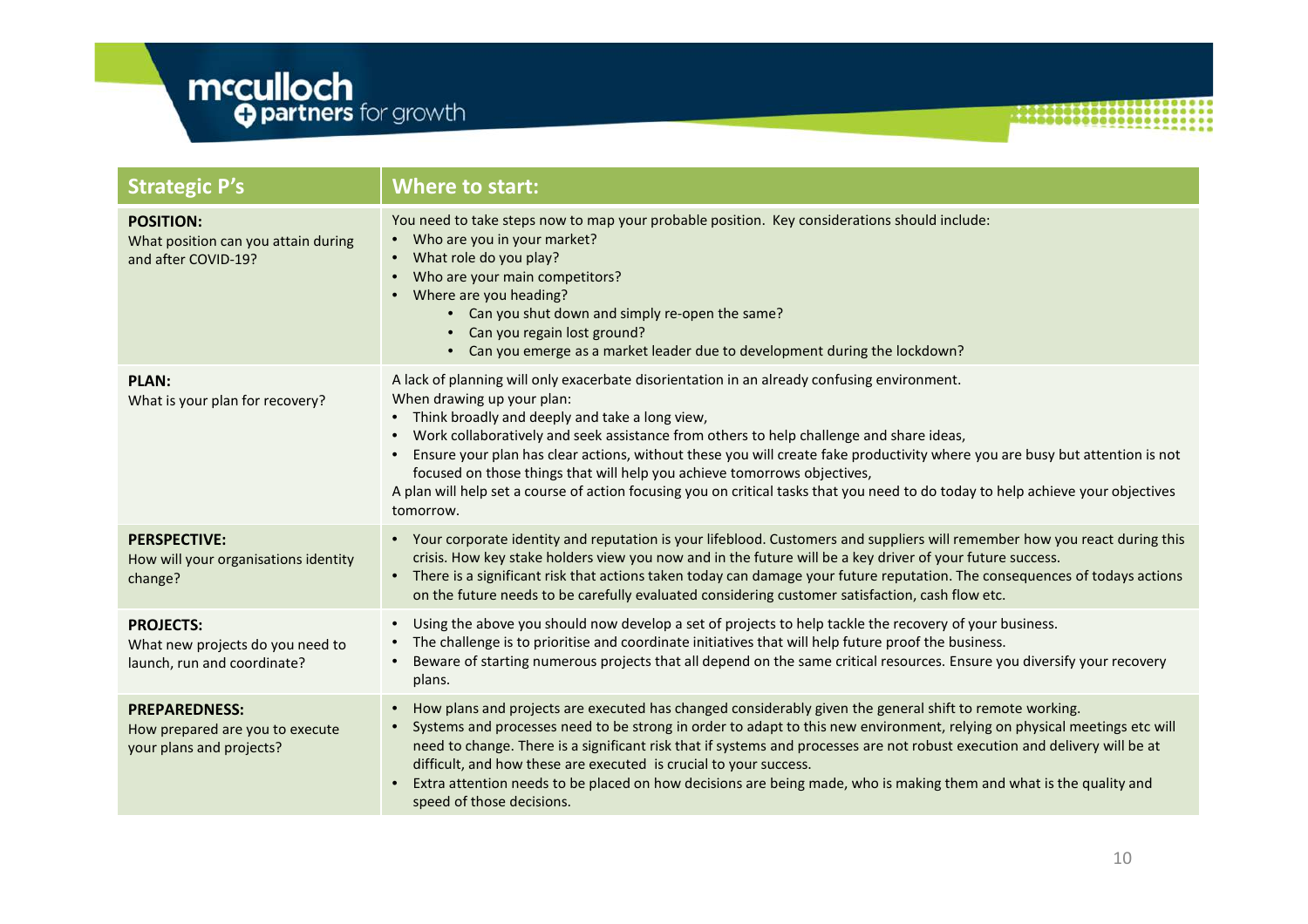### 5 P's Strategic Framework Worksheet

| <b>What is your Strategy?</b>      | <b>During</b> | <b>Right After</b> | <b>New Normal</b> |
|------------------------------------|---------------|--------------------|-------------------|
| Position<br>(Where to go)          |               |                    |                   |
| Plan<br>(What to do)               |               |                    |                   |
| Perspective<br>(What we see)       |               |                    |                   |
| Projects<br>(what to prioritise)   |               |                    |                   |
| Preparedness<br>(how to get ready) |               |                    |                   |
| Position<br>(Where to go)          |               |                    |                   |

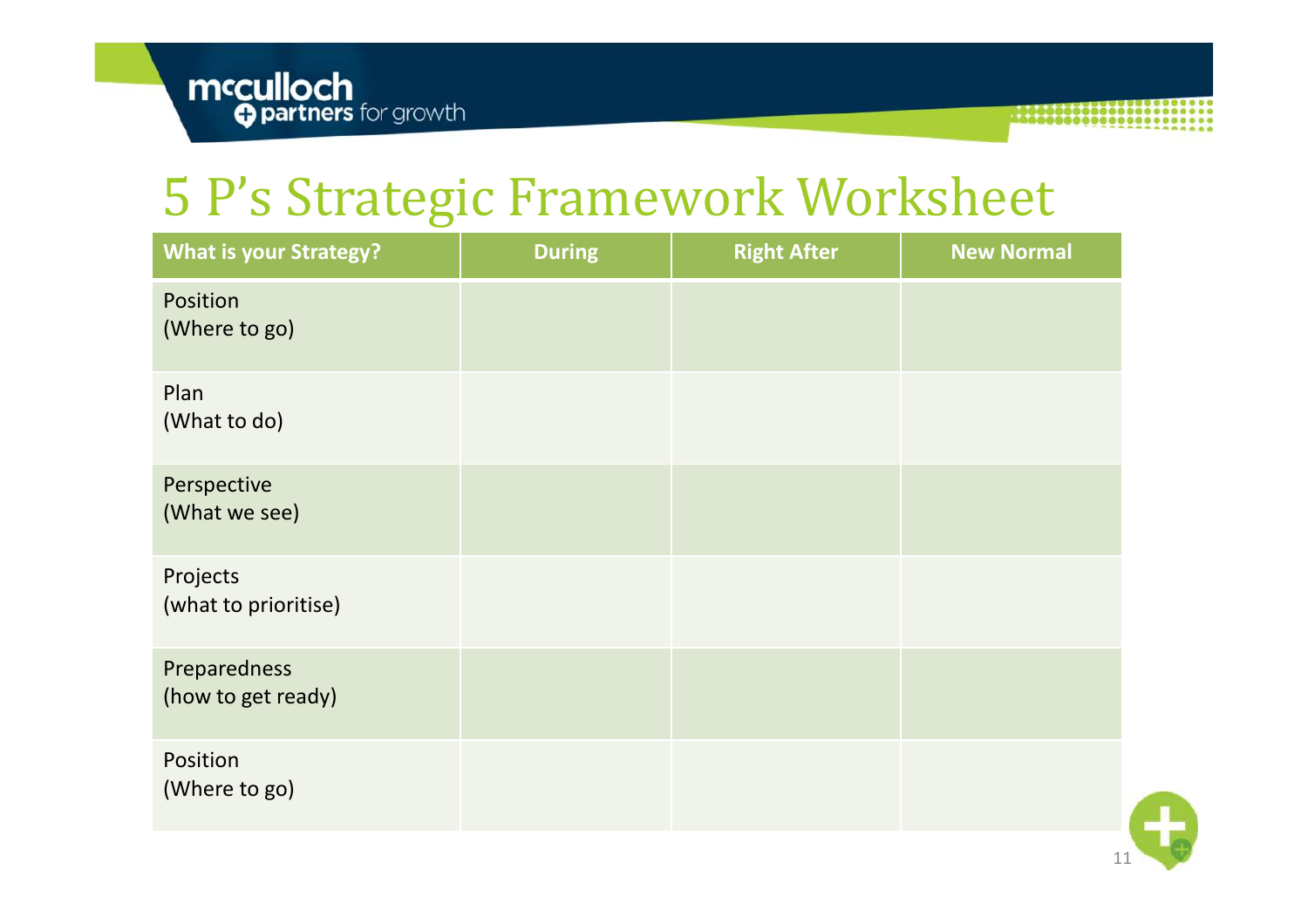

# **Support Packages**

A number of support packages have been announced by:

- Regional Business Partner Network
- $\bullet$ Inland Revenue (IR)
- $\bullet$ Central Government
- $\bullet$ Major Banks

Some packages are frustratingly light on detail and appear to be designed to create headlines but unfortunately fall short of providing the immediate and targeted relief required.

We have outlined the various packages and schemes available that we see relevant for our clients. We will continue to keep this updated.

Please contact us if you require any further information on any of these support packages.

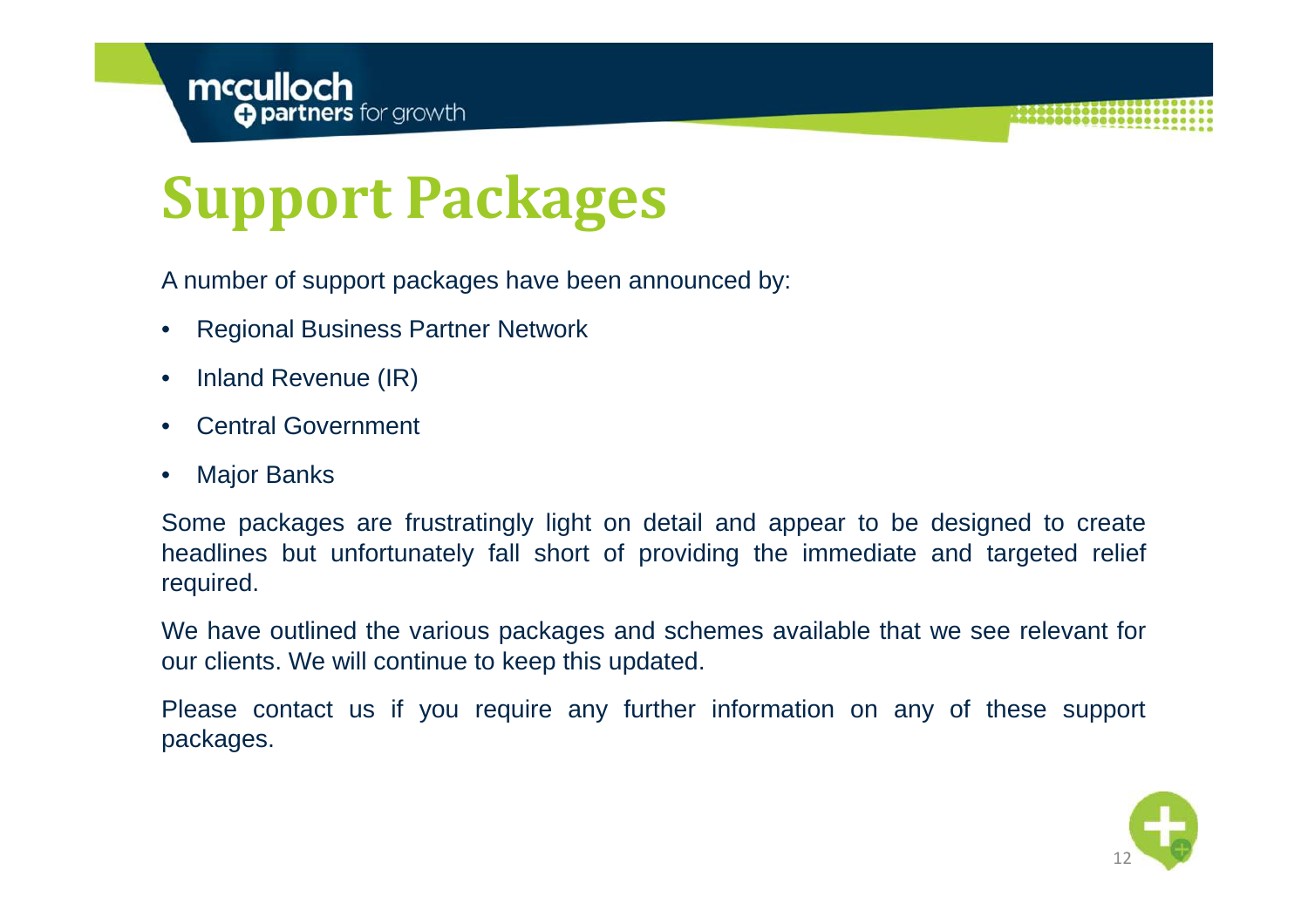# RBP Business Consultancy Support

On 15th of April 2020 the government announced further, but limited, funding for New Zealand businesses to assist with cashflow management and finance advice through <sup>a</sup> qualified provider.

McCulloch <sup>+</sup> Partners are qualified advisors under this scheme. Please contact Karen Duthie (Karen.Duthie@mcp.co.nz) if you would like to enquire about funding assistance. Karen will provide you with the registration instructions and <sup>a</sup> way forward including details about the needs assessment required to be completed.

To access this support, your business will need to meet the following criteria:

- $\bullet$ Have fewer than 50 full-time equivalent employees;
- $\bullet$ Be registered for GST in New Zealand;
- $\bullet$ Be operating in <sup>a</sup> commercial environment; and
- $\bullet$  Be <sup>a</sup> privately owned business or are <sup>a</sup> Maori Trust or incorporation under the Te Ture Whenua Maori Act 1993 or similar organisation managing Maori assets under multiple ownership.
- Have undergone an assessment with <sup>a</sup> Regional Partner Growth Advisor.

**Please contact us if you would like further information. Funding is very limited.** 

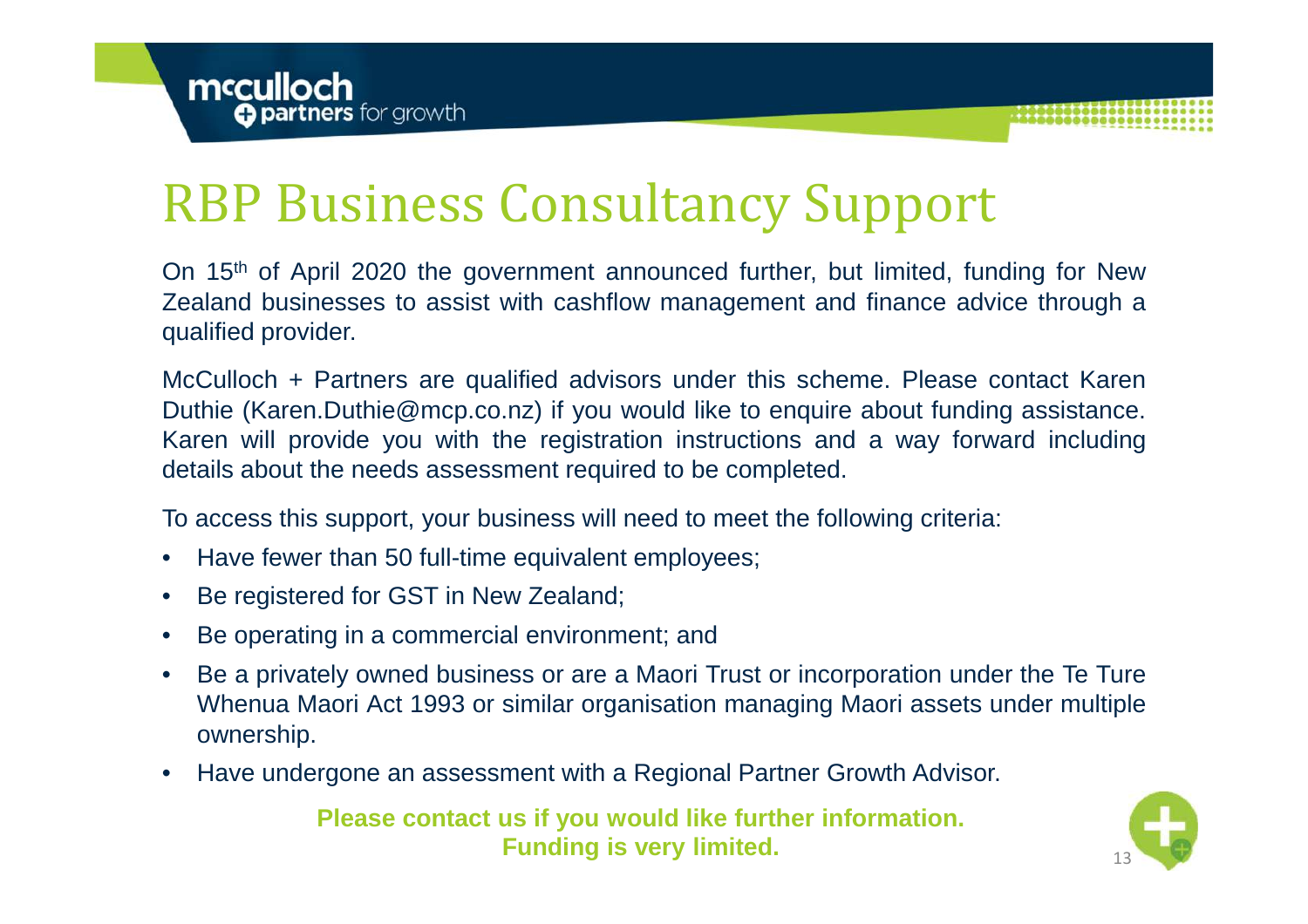# IR Tax Changes

- $\bullet$ New Tax loss carry-back scheme
- $\bullet$ New Changes to due dates
- $\bullet$ New Changes to tax loss continuity rules
- $\bullet$ Write-off of use-of-money interest (UOMI)
- •Increased provisional tax threshold
- $\bullet$  Depreciation and low-value assets
	- •Increasing low-value asset threshold
	- •Allowing depreciation on commercial and industrial buildings
- •Difficulty paying tax – instalment arrangements

**Only applicable to taxpayers significantly adversely affected by the COVID-19 outbreak**

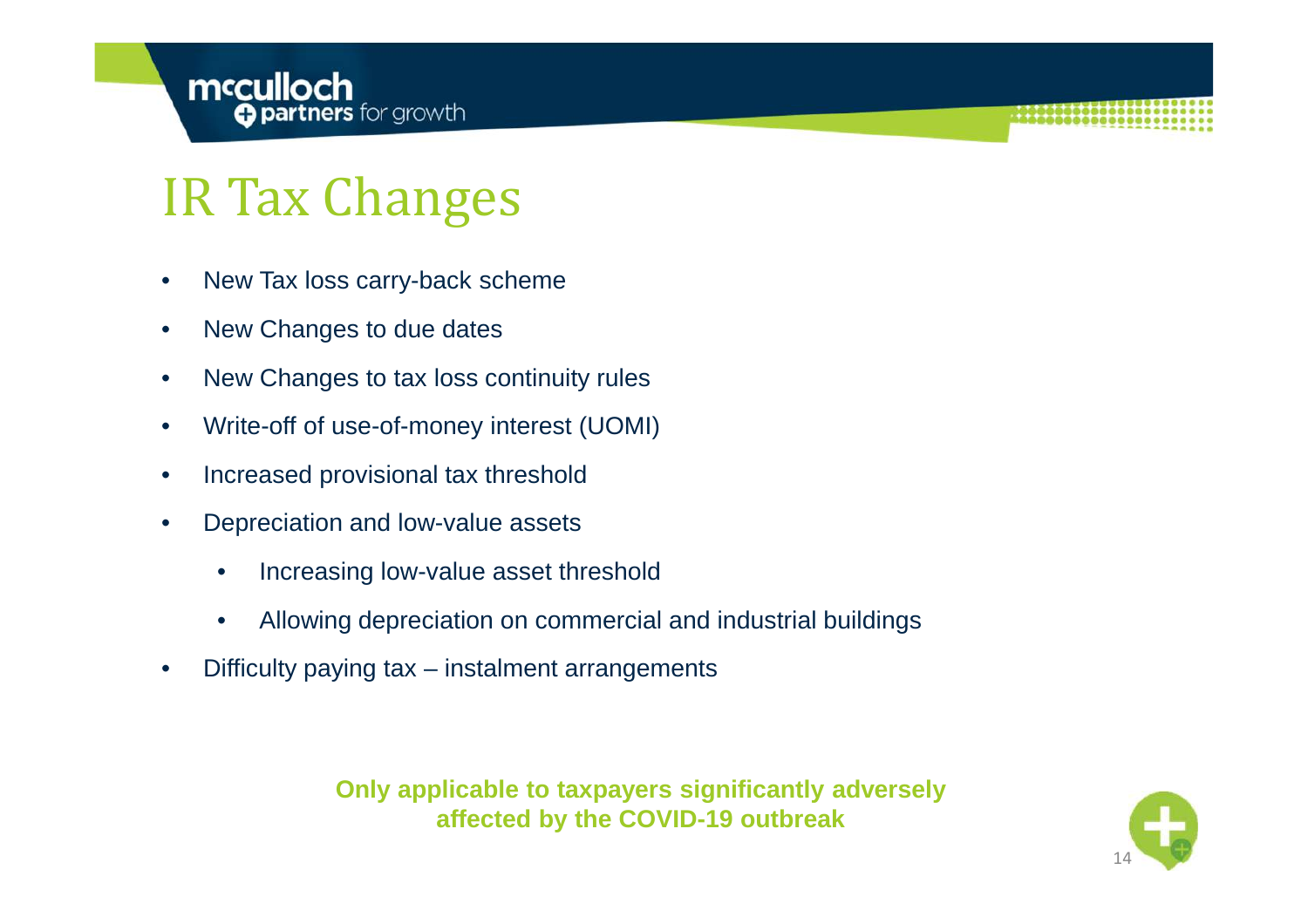#### IR Tax Changes **Tax Loss Carry-Back Scheme:**

This temporary change should be introduced in <sup>a</sup> bill in the week beginning 27 April.

Businesses expecting to make <sup>a</sup> loss in either the 2019/20 year or the 2020/21 year would be able to estimate the loss and use it to offset profits in the previous year only. It is not possible to carry <sup>a</sup> loss from 2021 back against profits in 2019.

This change means we could refund some or all the tax already paid for the year they were in profit. It means firms could cash out all or some of their losses in 2019/20 or 2020/21. Without this change, firms would have to carry forward any loss to <sup>a</sup> year when they make <sup>a</sup> profit.

If this process is used you will be exposed to use of money interest if losses are overestimated.

IRD have advised that Taxpayers do not need to rush to re-estimate their provisional tax before 7 May. Part of the proposed law change would make it possible for them to re-estimate it after the date of the final instalment. This will give them more time to work out any estimated loss for the 2020/21 income year.

Between now and 27 April, officials will consult with tax advisors to ensure the law and administrative guidance is as clear as possible.

> **We will continue to update you on any further developments on this from the IRD**

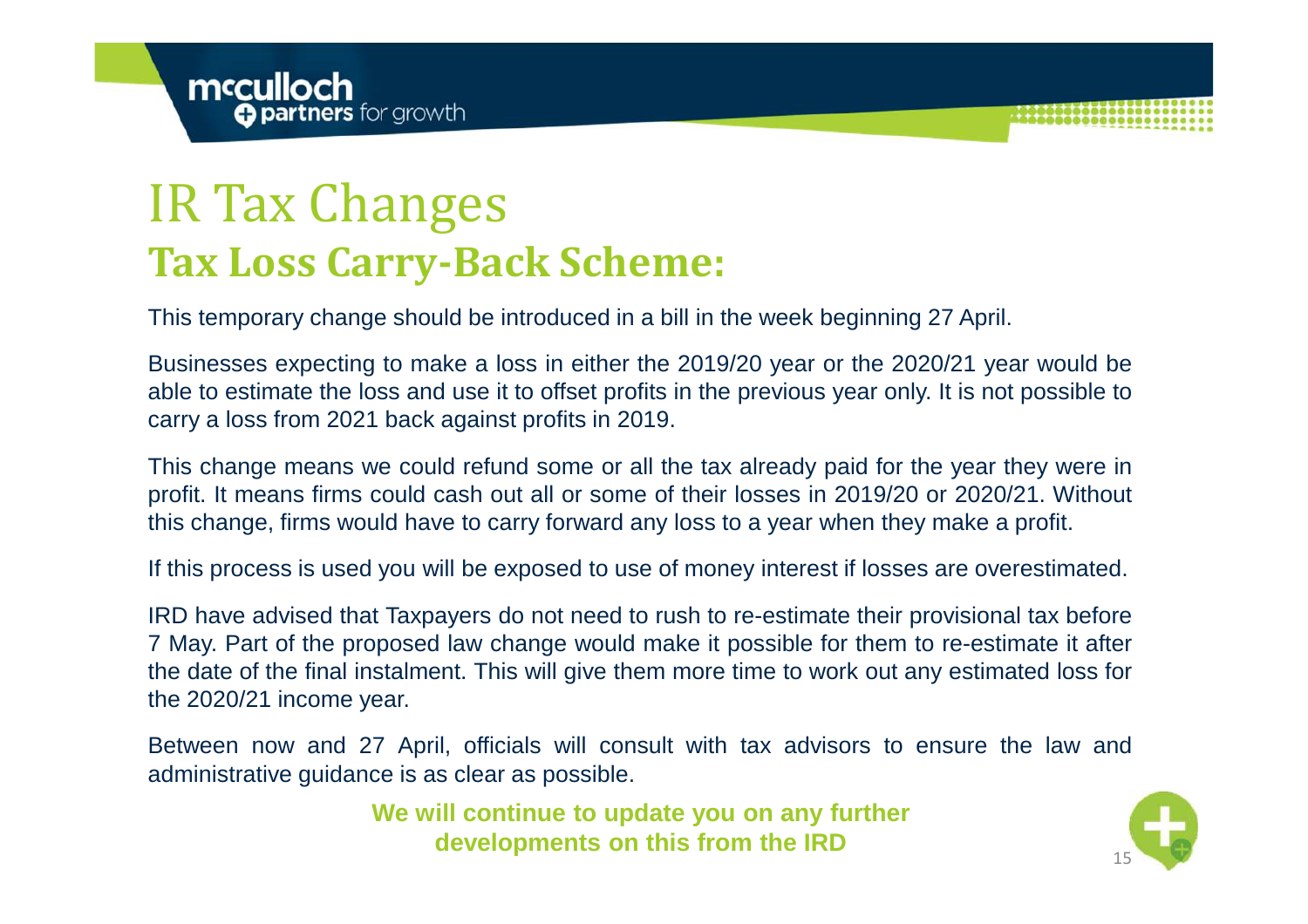#### IR Tax Changes **Changes to the Tax Loss Continuity Rules**

While this scheme does not create an immediate cash injection, the Government proposes relaxing the tax loss continuity rules. It intends passing legislation before the end of March 2021, and for it to apply to the 2020/21 and later income years.

Currently, if <sup>a</sup> company has more than <sup>a</sup> 51% change in ownership it cannot keep its tax losses.

The introduction of <sup>a</sup> 'same or similar business' test, means <sup>a</sup> business could carry forward losses. To meet the test, the business must continue in the same or <sup>a</sup> similar way it did before ownership changed. This test is modelled on Australia's rules.

Some companies will be looking to raise capital to keep afloat now and to recover in the future. Raising capital may result in <sup>a</sup> change to the existing shareholder structure. Relaxing the rules will ensure companies in this position could carry losses forward to offset income when they return to profit. Being able to carry forward losses makes the business more valuable to investors. The rules should improve access to capital for businesses.

There will be public consultation on the proposed changes in the second half of 2020. It is important the law changes prevent loss trading.

> **We will continue to update you on any further developments on this from the IRD**

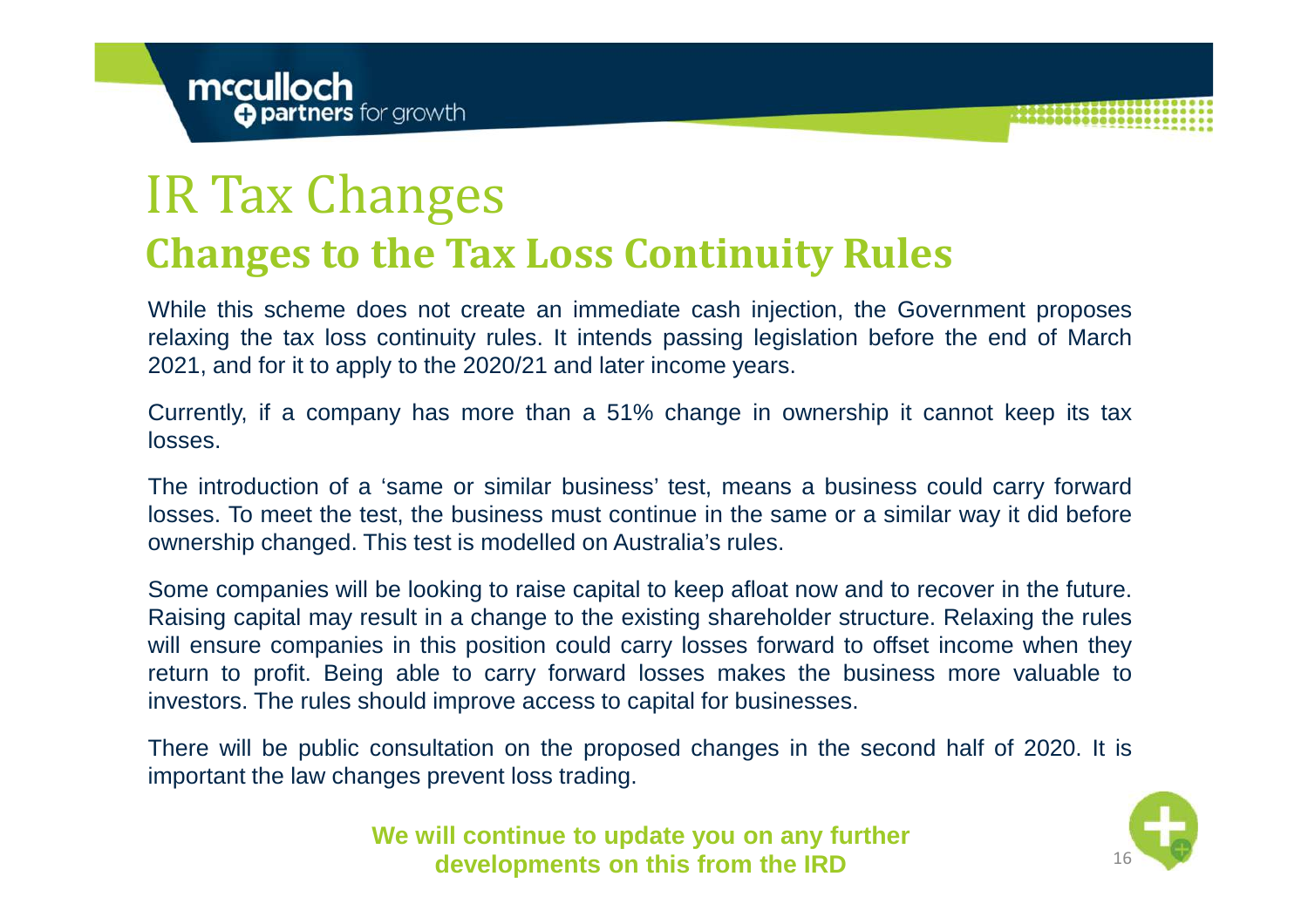#### IR Tax Changes **Changes to due dates**

The Government proposes giving Inland Revenue discretion to temporarily change dates, timeframes and procedural requirements outlined in <sup>a</sup> number of Acts administered by them. This provision will apply to businesses and individuals affected by COVID-19.

We have been advised that IRD will publish further guidance in the coming weeks after targeted consultation with tax advisors.

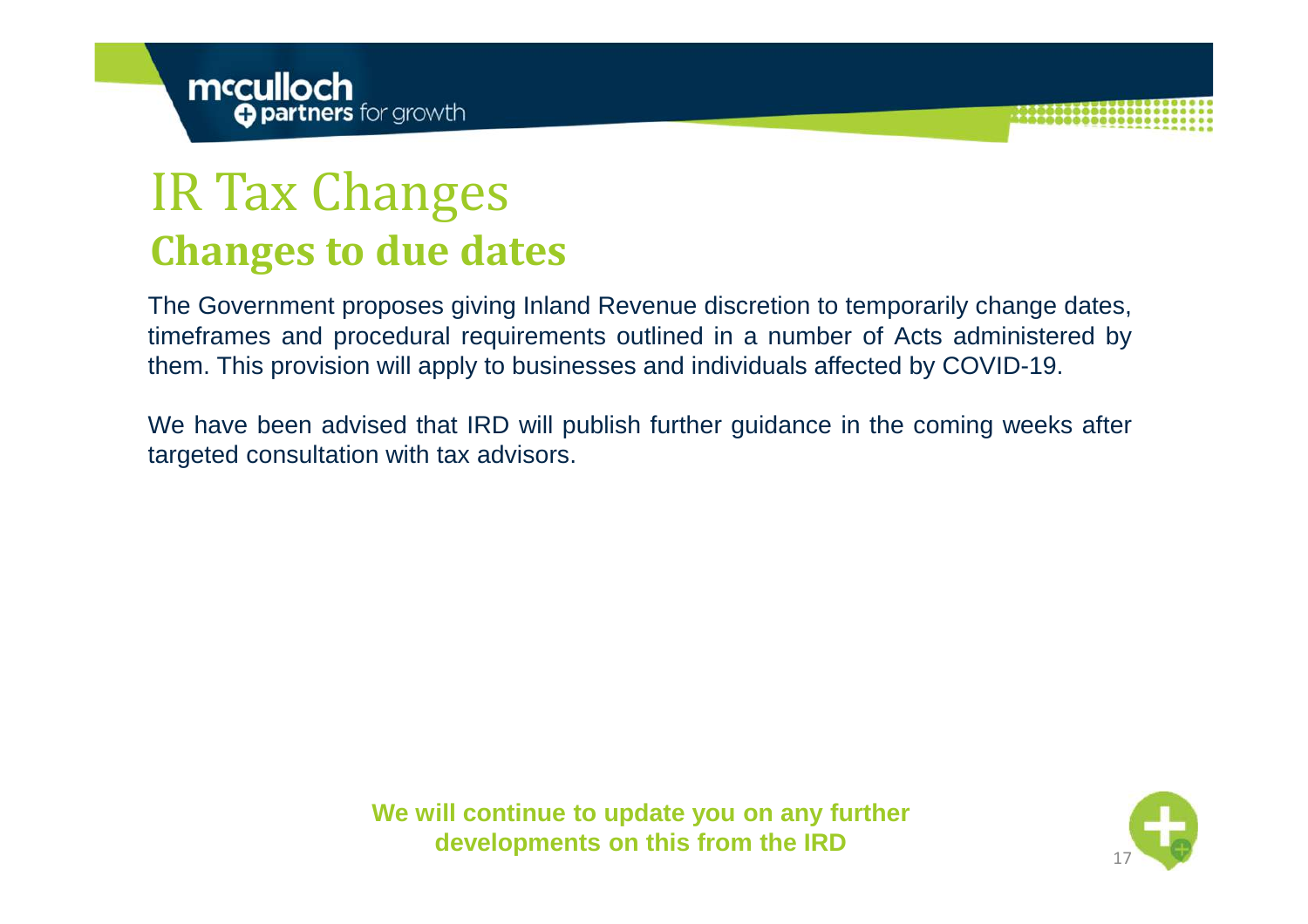

| <b>Tax Changes</b>                                    | <b>Information</b>                                                                                                                                                                                                                                                                                                                                                                                                                                                                                                                                                                                                                                                                                                                                                                                                                         |
|-------------------------------------------------------|--------------------------------------------------------------------------------------------------------------------------------------------------------------------------------------------------------------------------------------------------------------------------------------------------------------------------------------------------------------------------------------------------------------------------------------------------------------------------------------------------------------------------------------------------------------------------------------------------------------------------------------------------------------------------------------------------------------------------------------------------------------------------------------------------------------------------------------------|
| Write-off of<br><b>UOMI</b>                           | For payments due on or after 14 February 2020. Eligibility:<br>Has been significantly affected by Covi-19<br>Has revenue reduced by at least 30% compared to the same month 12 months earlier<br>Have you explored other options for financial support (talking with banks about additional finance / re-negotiating other loans)<br>UOMI could be remitted for a maximum of 2 years, actual length is dependent on individual circumstance.<br>IR has released limited guidance on this process, which appears to be potentially burdensome for the taxpayer given the level of information<br>required to be provided to support and application. Please contact us if you would like further guidance on the application process,                                                                                                       |
| <b>Provisional Tax</b><br><b>Threshold</b>            | Increase of the provisional tax threshold from \$2,500 to \$5,000<br>• This means for current provisional taxpayers with provisional tax payments of less than \$5,000 they will have until 7 April following the<br>year they file to pay their tax bill<br>Permanent change will take effect from the 2020-2021 income year<br>• For most taxpayers, this will mean 1 April 2020<br>You can opt to continue paying in instalments throughout the year                                                                                                                                                                                                                                                                                                                                                                                    |
| <b>Depreciation and</b><br>Low-Value<br><b>Assets</b> | Depreciation: If your business is eligible you will be able to claim depreciation deductions in your tax return for commercial and industrial<br>buildings (Residential buildings are not included in these changes). From the 2020-2021 income year.<br>• Whether or not you can claim depreciation on buildings used for "short-stay accommodation" depends on whether it is seen as residential<br>or commercial<br>Generally, if there are 4 or more separate units within the same property and they're used for short-stay accommodation, they can be<br>$\bullet$<br>depreciated.<br>Low-Value Assets: Increase of the low-value asset threshold from \$500 to \$5,000<br>• Threshold is only raised until 16 March 2021, thereafter the threshold will be permanently increased from \$500 to \$1,000                              |
| Instalment<br><b>Arrangements</b>                     | If faced with difficulty paying outstanding tax, the IRD has provided the ability for some to set up an instalment arrangement in myIR. You can<br>also apply for a write-off due to serious hardship if you know you won't be able to pay the full amount.<br>• If IRD grant relief from payment due to hardship and you have losses to carry forward, these losses will be reduced in proportion to the<br>amount written off.<br>Setting up an instalment arrangement: (Note: Only applicable for certain types of tax - refer to IRD)<br>Need to provide details of current financial situation (including weekly after tax income)<br>The IRD charge interest on unpaid amounts after the due date.<br>• You need to pay any interest charged during the instalment arrangement as part of the overall instalment arrangement amount. |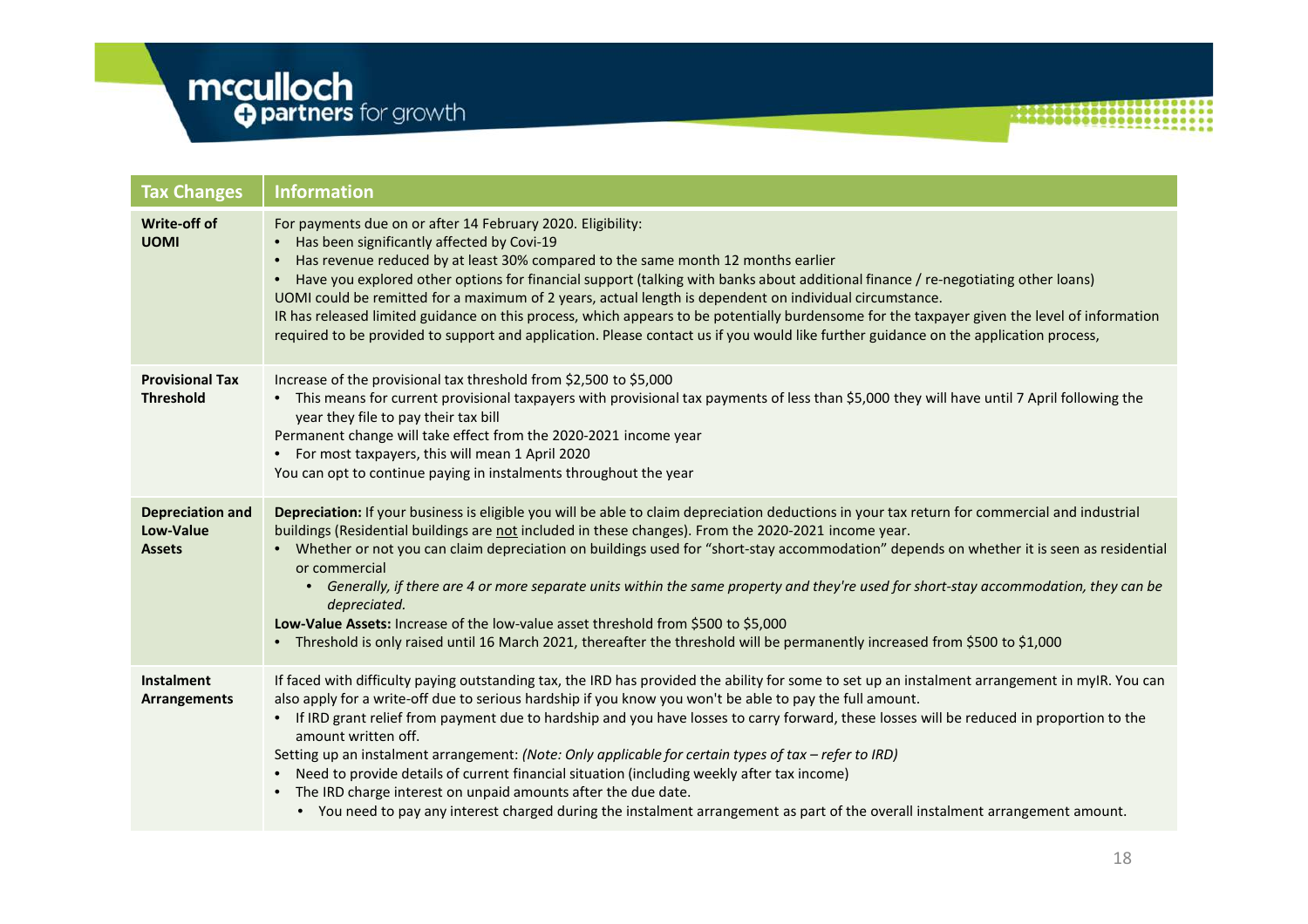# Central Government - Wage Subsidy

Most businesses would have applied for the wage subsidy by now and have received a payment. Please contact us if you would like to confirm your eligibility.

A number of common business scenarios were not addressed in the initial policy release or the initial policy has changed. The government has included a Q&A section within the MSD website that has helpful information to try an address this issue.

We are now receiving queries from clients regarding paying back the wage subsidy received for employee who have resigned, been terminated, leave, finished their contracts or are made redundant.

The advice Government has provided the Ministry of Social Development is:

"If you have employees in any of the above situations during the subsidy period you are not required to repay subsidy – you should use this to assist with making final payments to resigning/terminated staff and if there is additional money left over you could use this for supporting other employees / your business."

This appears to be a change in policy by the Government therefore please contact us if you are in this situation to work through your options.

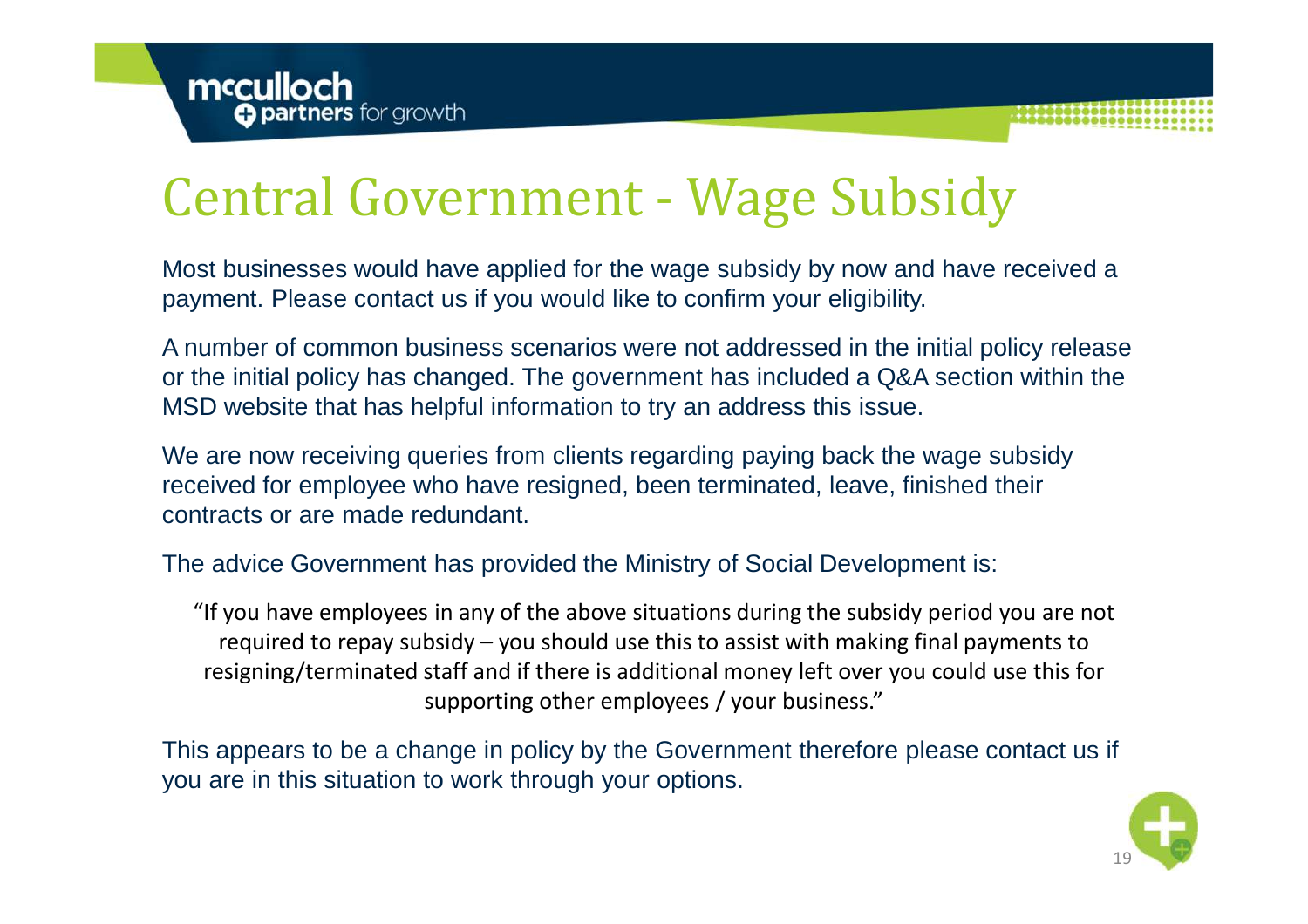# Central Government - Insolvency

The Government has recently announced **two relief measures** for directors and companies from insolvency provisions in the Companies Act 1993 ("the Act").

#### 1. Safe Harbour of Directors Duties

Provides a safe harbour to directors' duties contained insection 135 (create substantial risk or serious loss to creditors) and 136 (incurring obligations that cannot be performed) of the Act if certain conditions are met, including:

- • in the good faith opinion of the directors, the company is facing or is likely to face significant liquidity problems in the next six months as <sup>a</sup> result of the impact of the COVID-19 pandemic on them or their creditors; and
- • the company was able to pay its debts as they fell due on 31 December 2019; and
- $\bullet$  the directors consider in good faith that it is more likely than not that the company will be able to pay its debts as they fall due within the next 18 months (for example, because trading conditions are likely to improve or they are likely to be able reach an accommodation with their creditors).

These changes are subject to the agreement of Parliament. The Government will be asking Parliament to agree that the safe harbour be backdated to the 9<sup>th</sup> of April.

2. Business Debt Hibernation

Enables companies to request <sup>a</sup> Debt Hibernation, which allows <sup>a</sup> moratorium on the payment of debts for up to six months. For <sup>a</sup> company to be placed in <sup>a</sup> Debt Hibernation:

- 1. The directors must first assess whether they meet the threshold test.
- 2. If met, the directors can give notice to creditors.

A one month moratorium on enforcement action against the company from the date of the proposal and <sup>a</sup> further six month moratorium if the proposal is passed if 50% or more (by number and value) of the company's creditors vote in favour of the proposal.

During the six month period the company can continue to trade, subject to any restrictions agreed with creditors as condition of entering into it but all other rights of enforcement against the company will be suspended.

During this period the directors will be able to further assess: whether the company can resume trading as normal, propose <sup>a</sup> further formal compromise to creditors, enter into administration or decide to liquidate the company

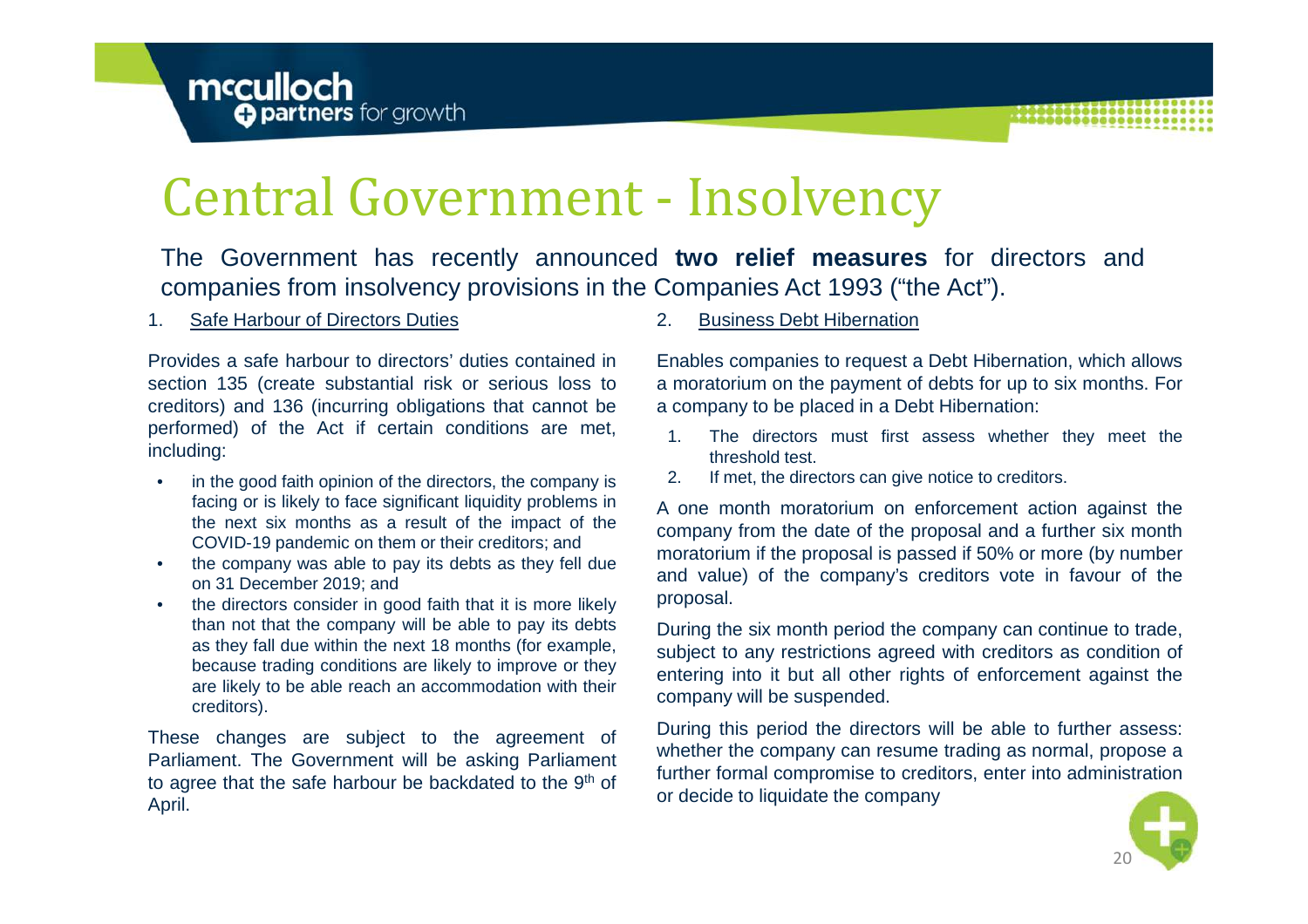#### Business Finance Guarantee Scheme

Under the BFGS, businesses with annual revenues between NZ\$250,000 and NZ\$80 million will be able to apply to banks for loans of up to NZ\$500,000 for <sup>a</sup> period of up to three years. Lending will only be made on normal bank criteria i.e. adequate security is provided. Any loans received will need to be repaid within the three year period.

The loans will have 80 percent of the risk guaranteed by the Government, with the banks guaranteeing the remaining 20 percent. This is <sup>a</sup> major benefit for small to medium-sized businesses.

The purpose of the BFGS is to get vital funding through to businesses, while leveraging the strength of the Government balance sheet as guarantor.

While the individual terms and conditions may slightly vary between lenders, the loan is intended to only be used to meet urgent liquidity or bridging financing needs due to disruption COVID-19 has caused your business and not for any excluded purpose.

More details of the BFGS will be available on the websites of each of New Zealand bankparticipating in the scheme. However our initial feedback is that funding through this scheme may be difficult in some circumstances.

> **Please contact us if you would like to discuss the pros and cons of entering the BFGS**